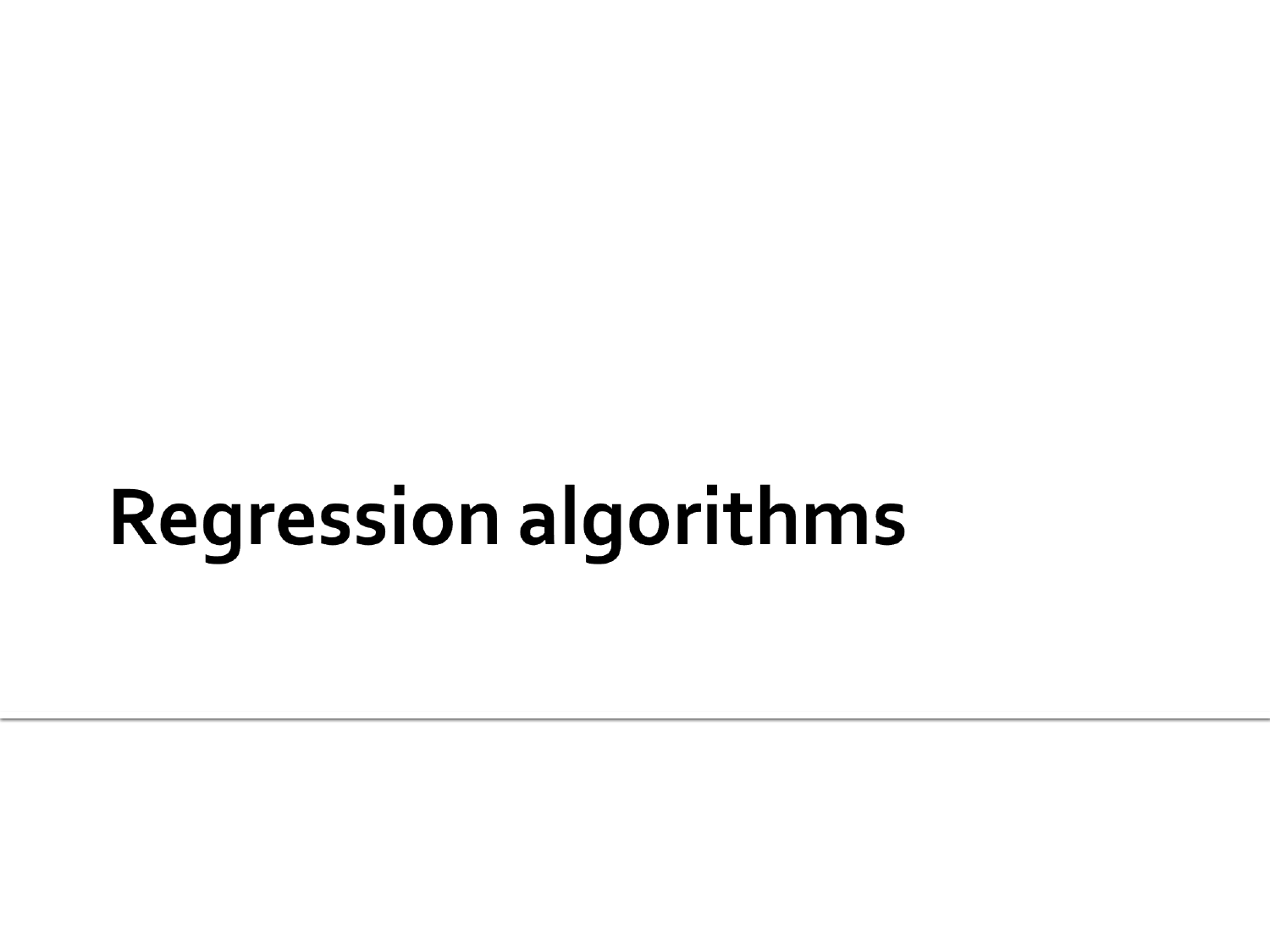- Spark MLlib provides also a set of regression algorithms
	- **Linear regression**
	- Decision tree regression
	- **Random forest regression**
	- **Survival regression**
	- Isotonic regression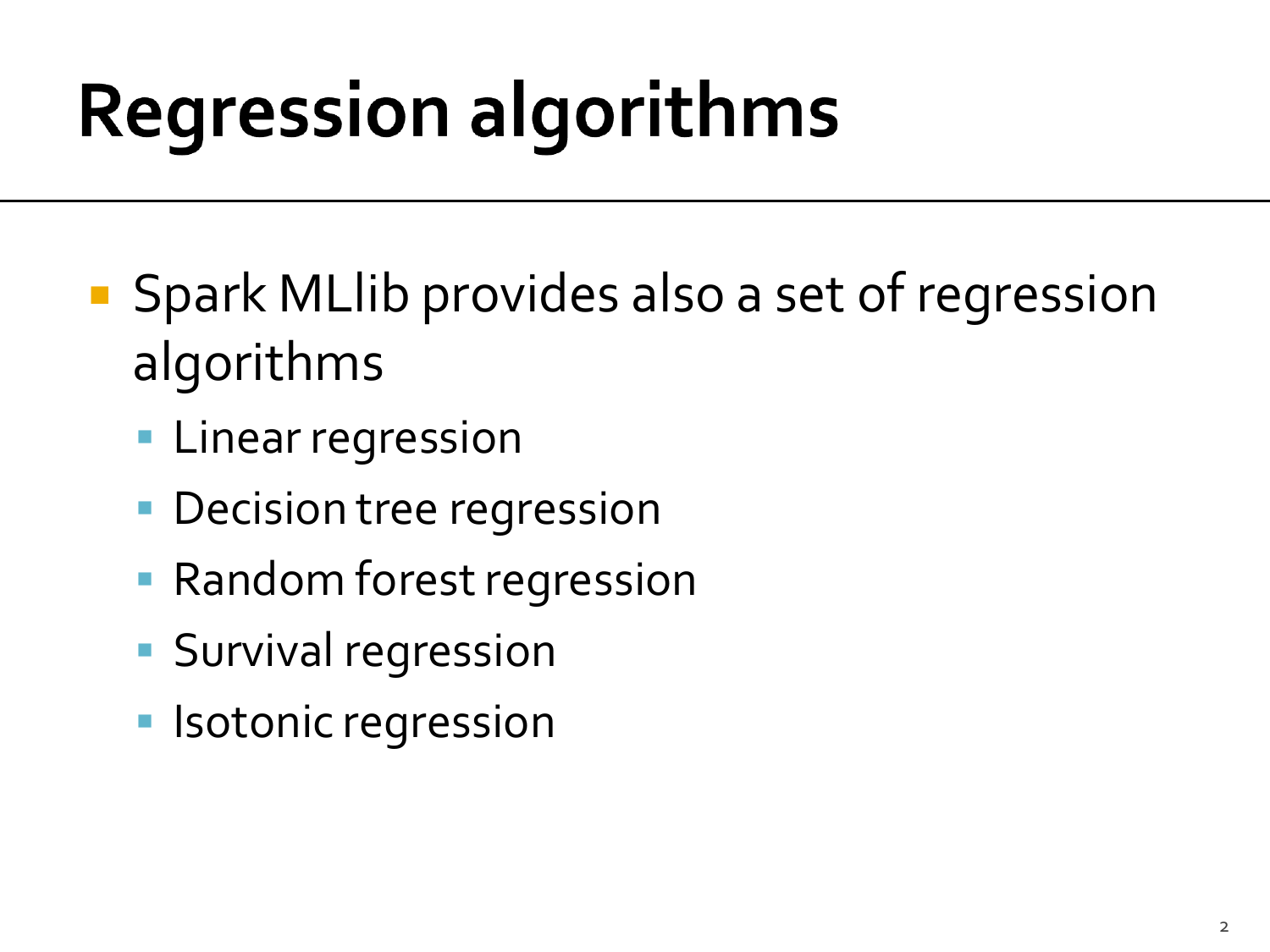- A regression algorithm is used to predict the value of a continuous attribute (the target attribute) by applying a model on the predictive attributes
- The model is trained on a set of training data
	- i.e., a set of data for which the value of the target attribute is know
- And it is applied on new data to predict the target attribute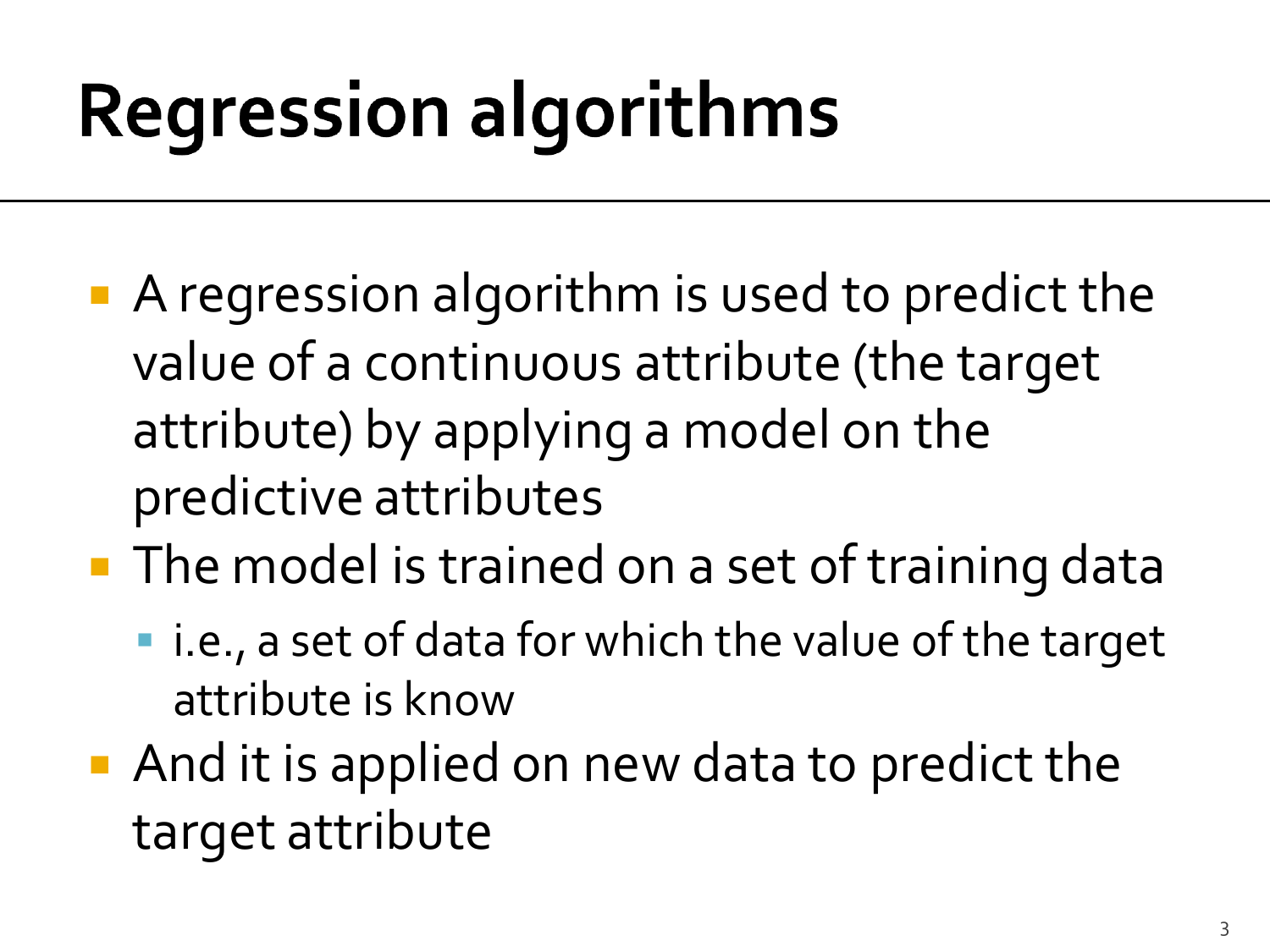- **The regression algorithms available in Spark** work only on numerical data
	- **They work similarly to classification algorithms, but** they **predict continuous numerical values** (the target attribute is a continuous numerical attribute)
- **The input data must be transformed in a** DataFrame having the following attributes:
	- label: double
		- **· The continuous numerical value to be predicted**
	- **F** features: Vector of doubles
		- Predictive features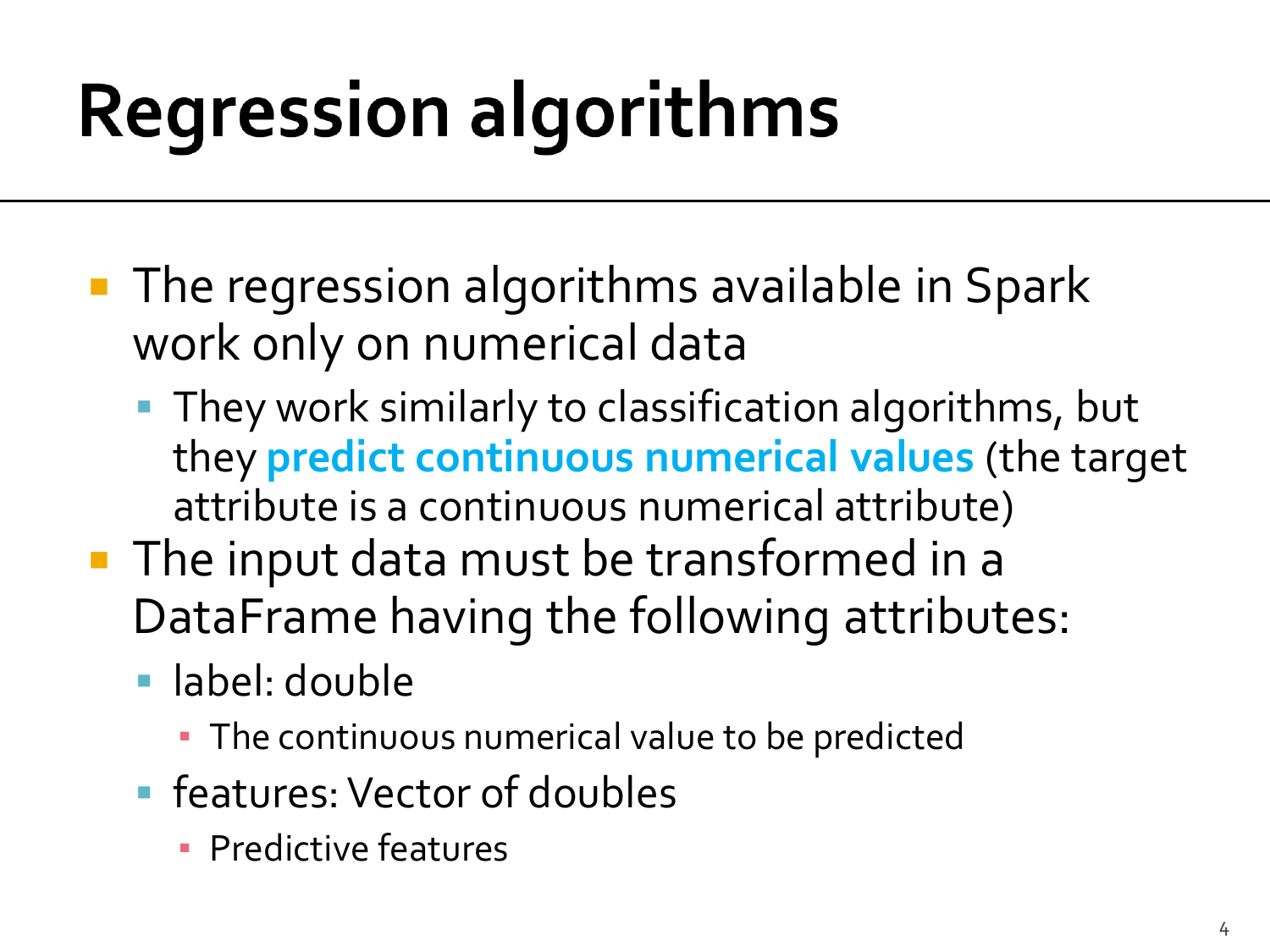- **The main steps used to infer a regression** model with MLlib are the same we use to infer a classification model
	- The difference is only given by the type of the target attribute to predict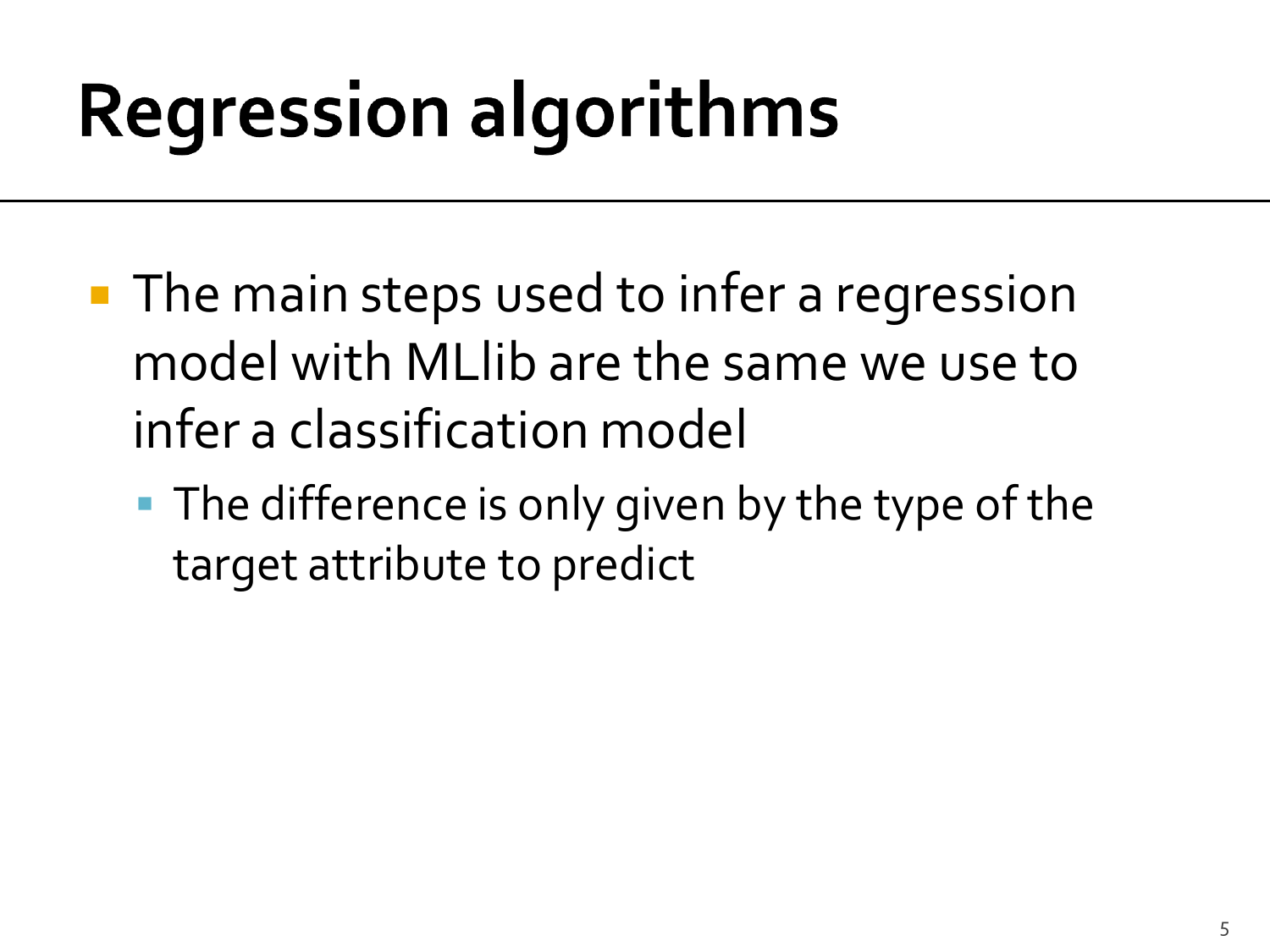# Linear regression and structured data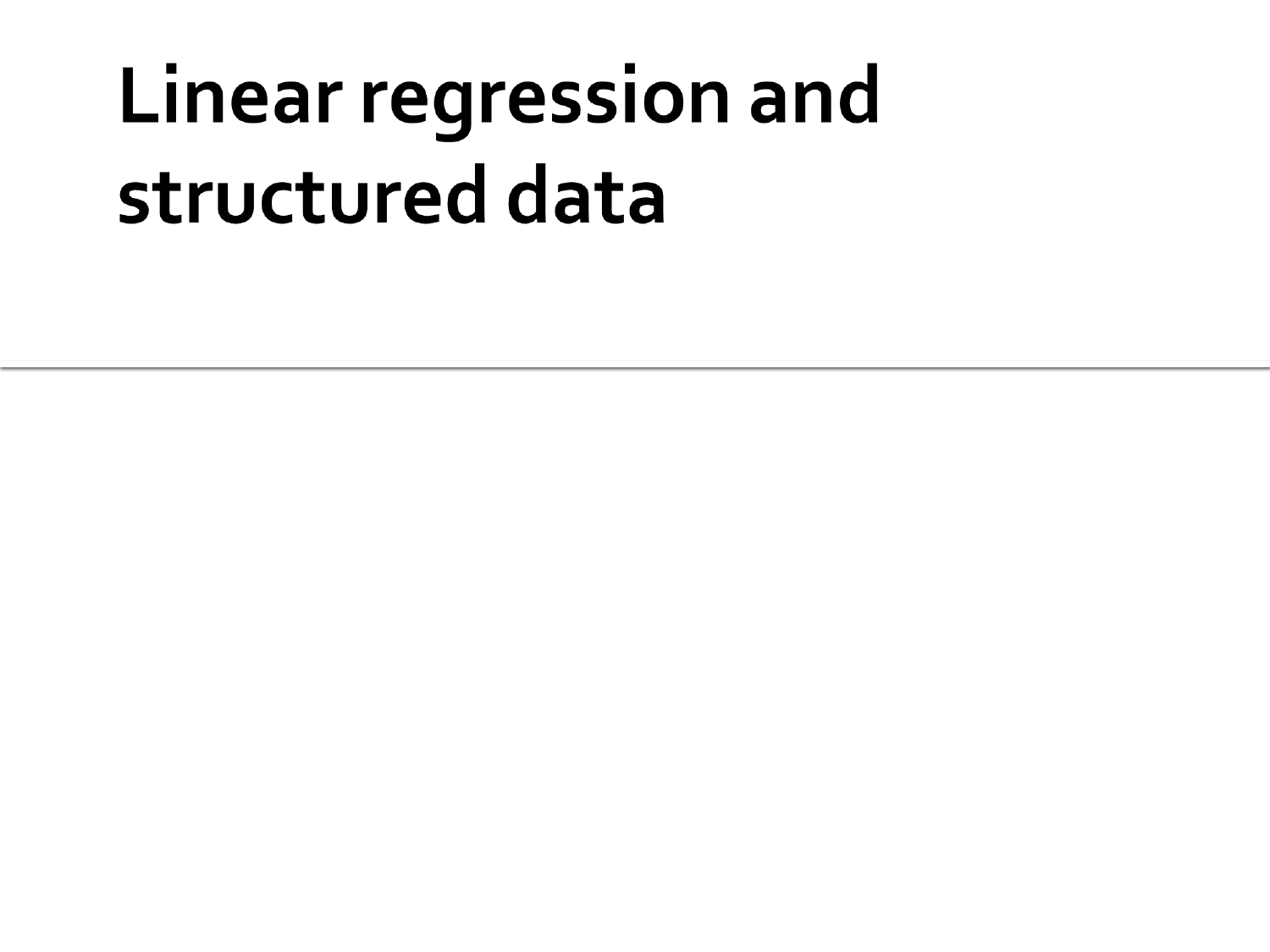### Linear regression and structured data

- **Linear regression is a popular, effective and** efficient regression algorithm
- **The following slides show how to instantiate a** linear regression algorithm in Spark and apply it on new data
- The input dataset is a structured dataset with a fixed number of attributes
	- One attribute is the target attribute (the label)
		- We suppose the first column contains the target attribute
	- **The others are predictive attributes that are used to** predict the value of the target attribute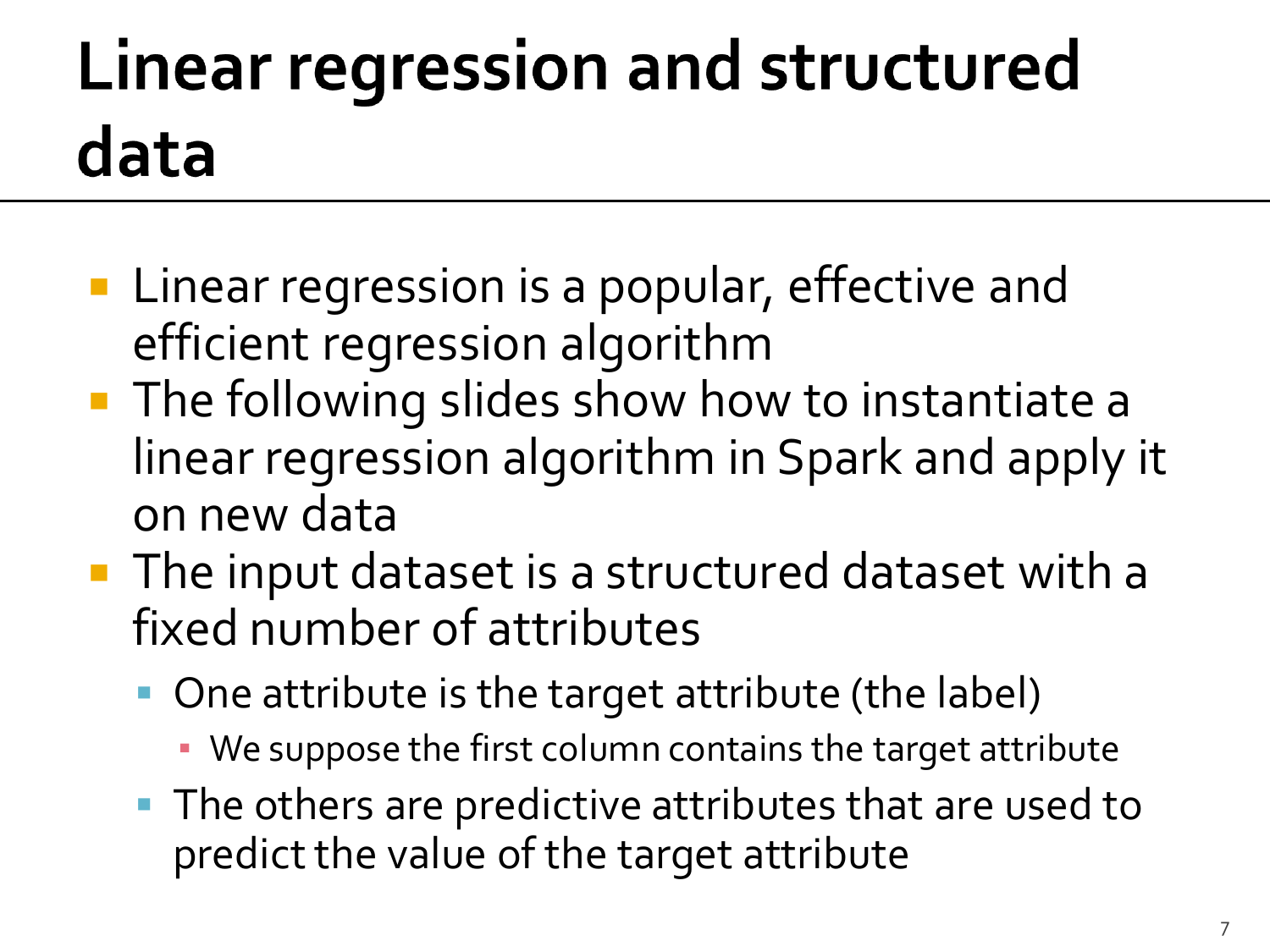#### **Linear regression and structured** data

- **Consider the following example file** label, attr1, attr2, attr3 2.0,0.0,1.1,0.1 5.0,2.0,1.0,-1.0 5.0,2.0,1.3,1.0
	- 2.0,0.0,1.2,-0.5
- …… ■ Each record has three predictive attributes and the target attribute
	- The first attribute (label) is the target attribute
	- The other attributes (attr1, attr2, attr3) are the predictive attributes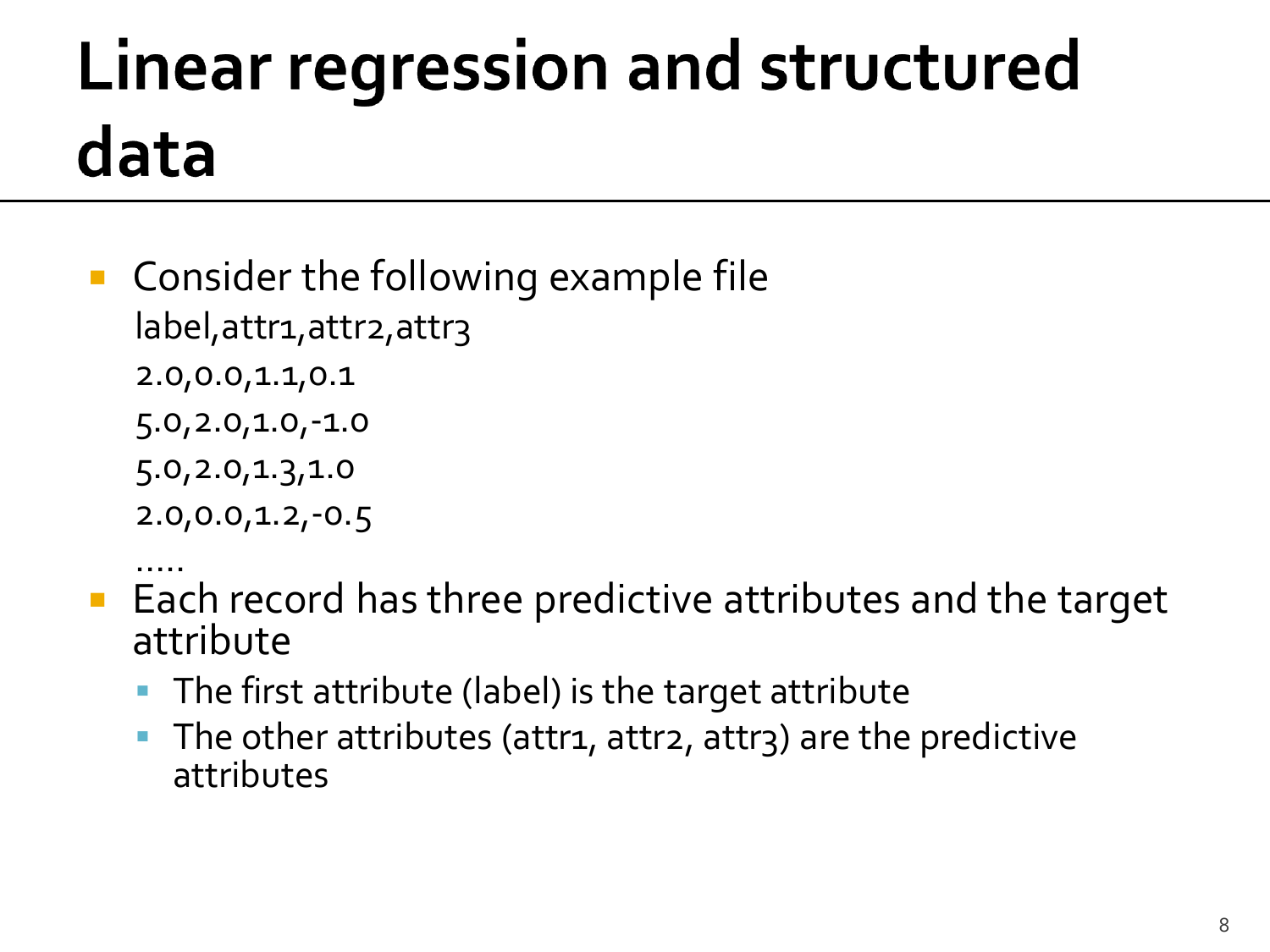from pyspark.mllib.linalg import Vectors from pyspark.ml.feature import VectorAssembler from pyspark.ml.regression import LinearRegression from pyspark.ml import Pipeline from pyspark.ml import PipelineModel

# input and output folders trainingData = "ex\_dataregression/trainingData.csv" unlabeledData = "ex\_dataregression/unlabeledData.csv" outputPath = "predictionsLinearRegressionPipeline/"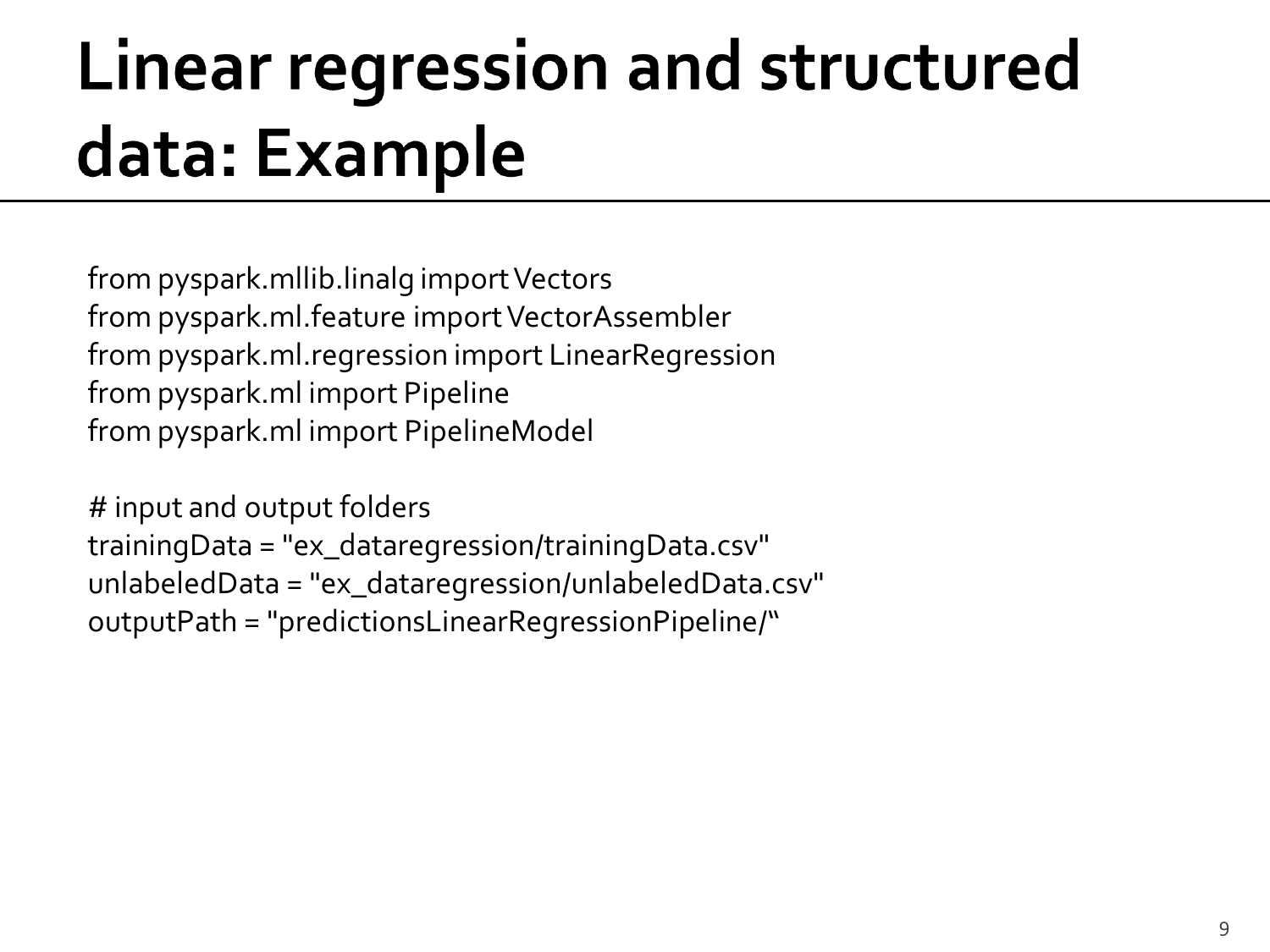```
# *************************
# Training step
# *************************
```

```
# Create a DataFrame from trainingData.csv
# Training data in raw format
trainingData = spark.read.load(trainingData,\
           format="csv", header=True,\
           inferSchema=True)
```
# Define an assembler to create a column (features) of type Vector # containing the double values associated with columns attr1, attr2, attr3 assembler = VectorAssembler(inputCols=["attr1", "attr2", "attr3"],\ outputCol="features")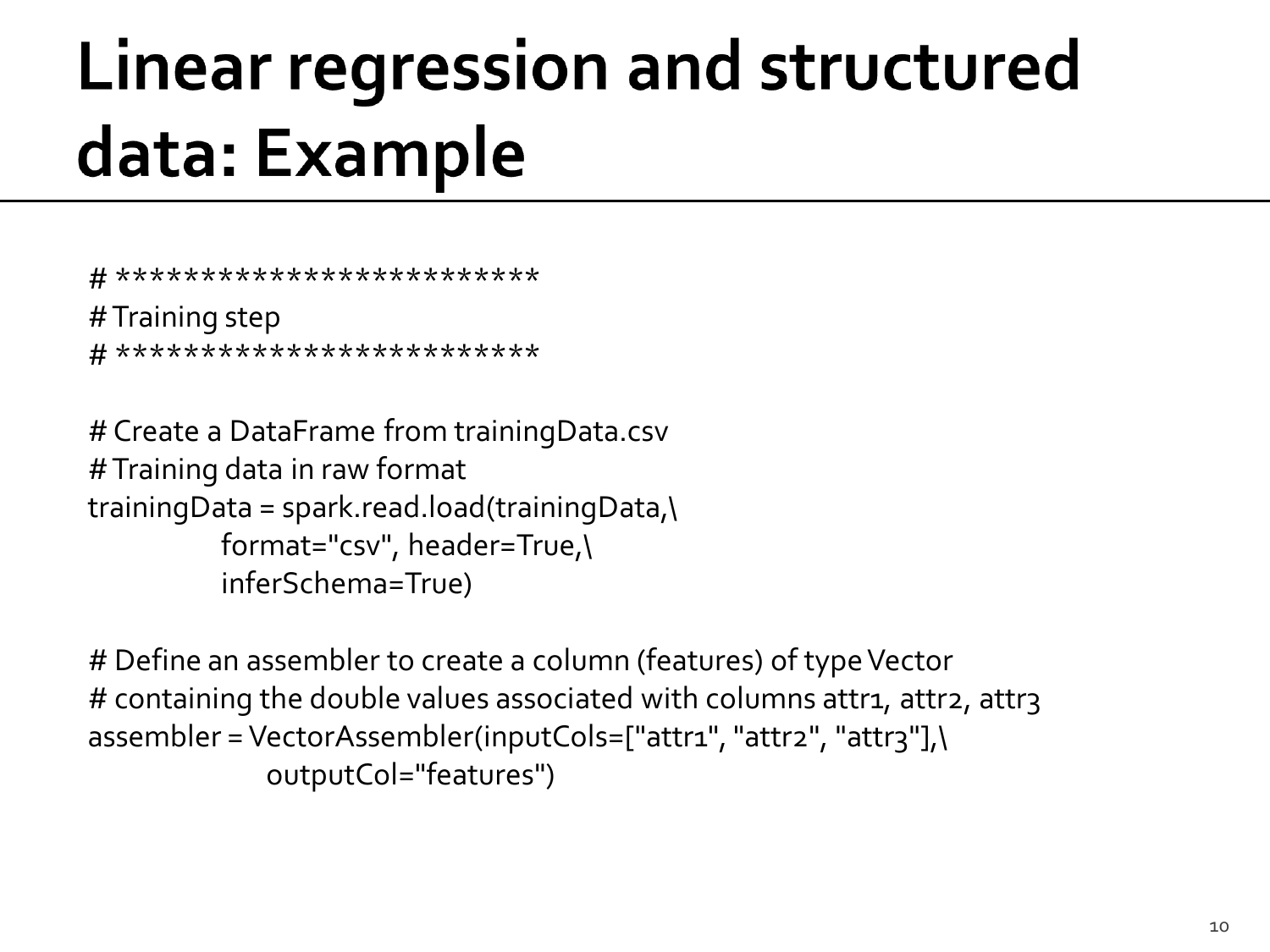# Create a LinearRegression object. # LinearRegression is an Estimator that is used to # create a regression model based on linear regression lr = LinearRegression()

# We can set the values of the parameters of the # Linear Regression algorithm using the setter methods. # There is one set method for each parameter # For example, we are setting the number of maximum iterations to 10 # and the regularization parameter. to 0.0.1 lr.setMaxIter(10) lr.setRegParam(0.01)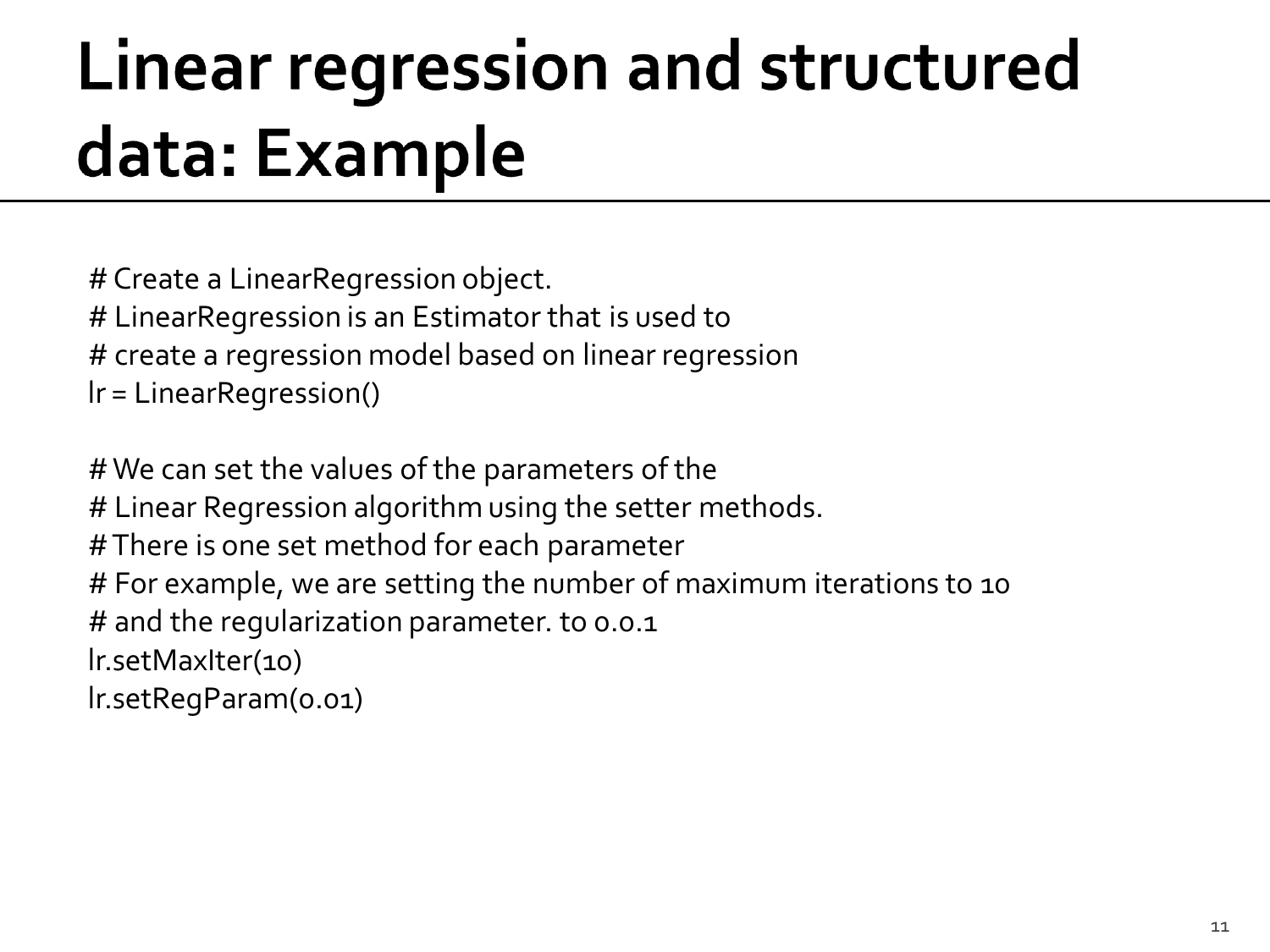# Define a pipeline that is used to create the linear regression # model on the training data. The pipeline includes also # the preprocessing step pipeline = Pipeline().setStages([assembler, lr])

# Execute the pipeline on the training data to build the # regression model regressionModel = pipeline.fit(trainingData)

# Now, the regression model can be used to predict the target attribute value # of new unlabeled data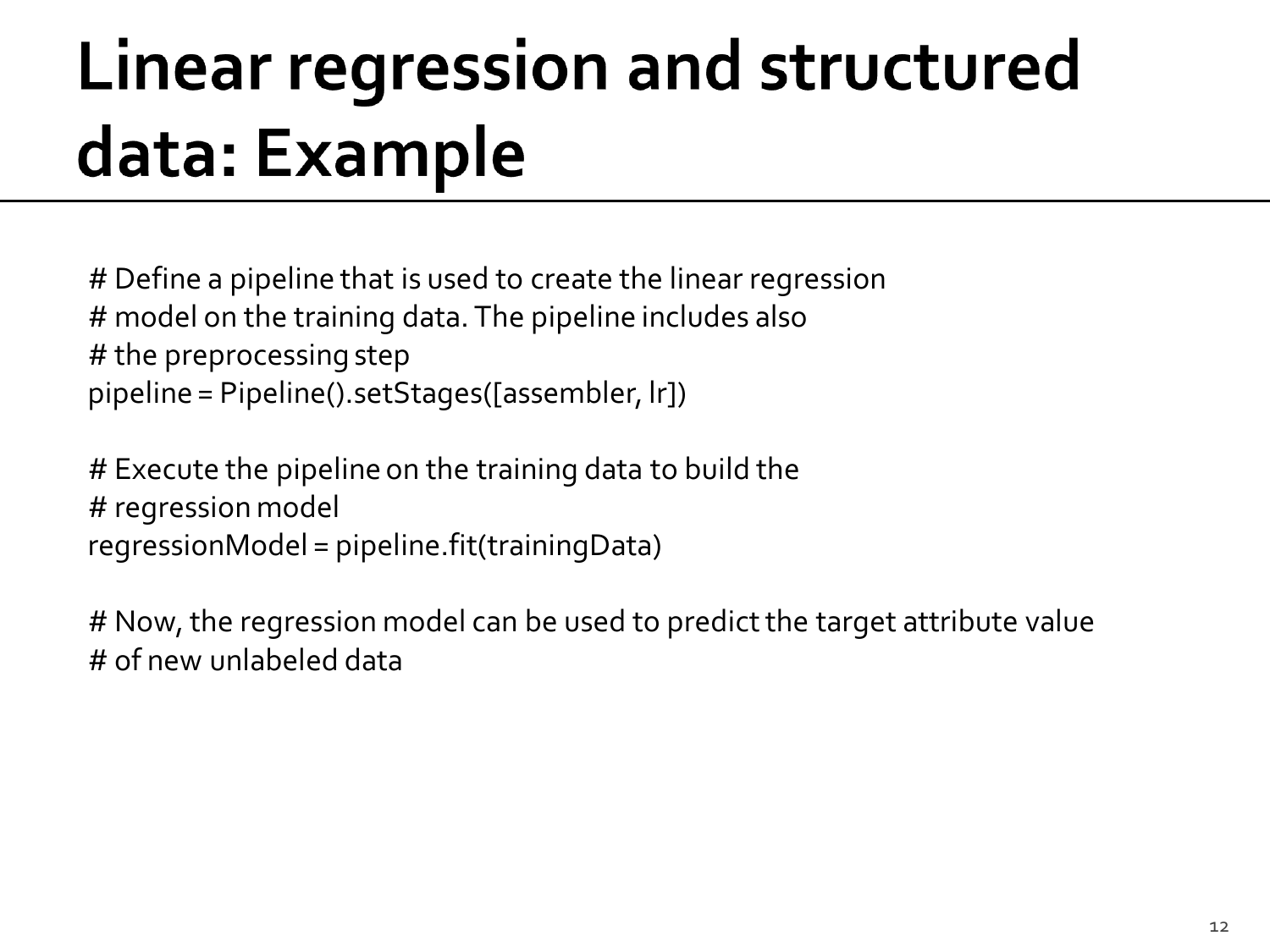# Create a DataFrame from unlabeledData.csv # Unlabeled data in raw format unlabeledData = spark.read.load(unlabeledData,\ format="csv", header=True, inferSchema=True)

# Make predictions on the unlabled data using the transform() method of the # trained regression model transform uses only the content of 'features' # to perform the predictions. The model is associated with the pipeline and hence # also the assembler is executed predictionsDF = regressionModel.transform(unlabeledData)

13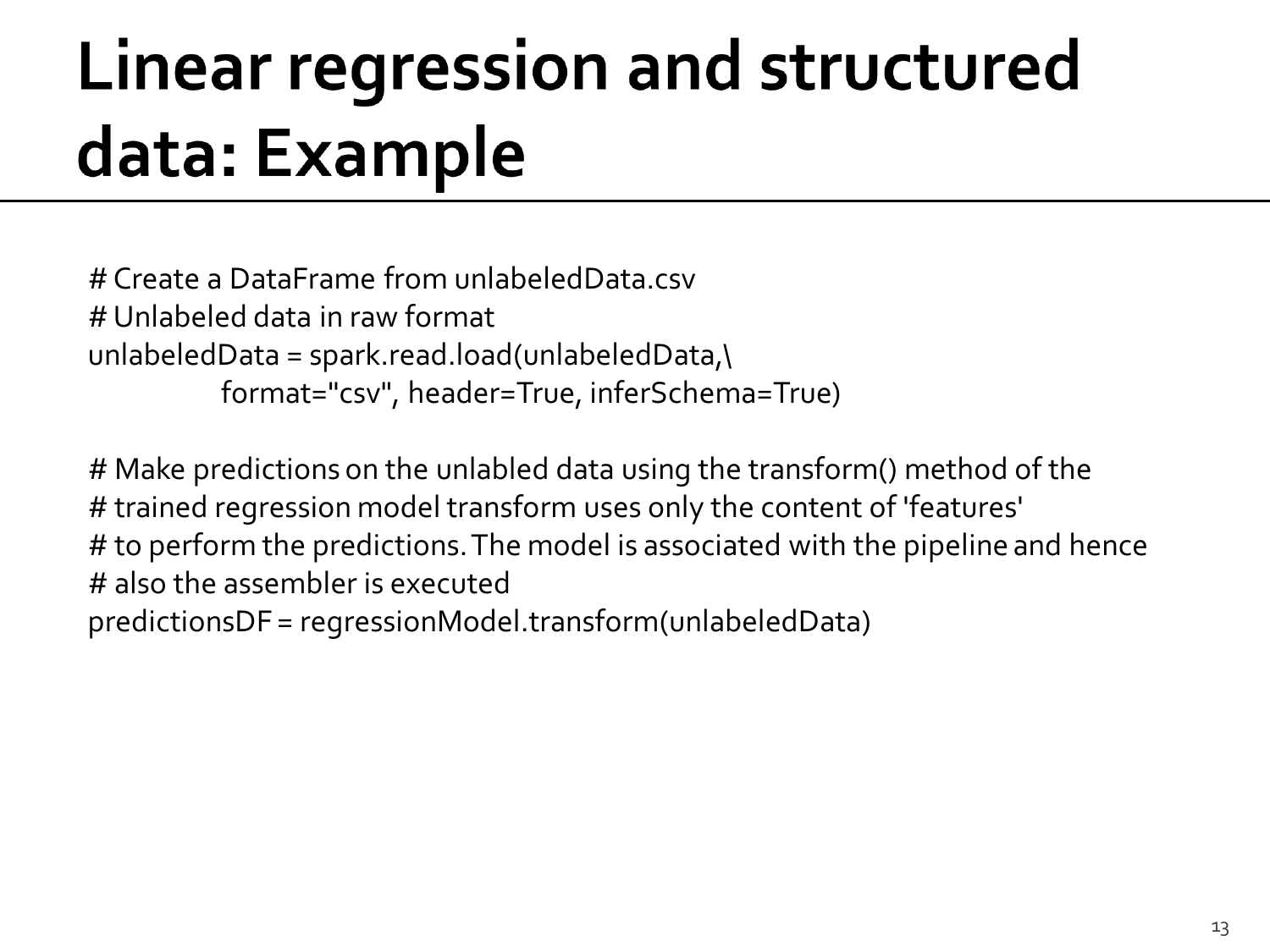- # The returned DataFrame has the following schema (attributes)
- $#$  attri
- $#$  attr2
- $#$  attr $\gamma$
- # original attributes
- # features: vector (values of the attributes)
- # label: double (actual value of the target variable)
- # prediction: double (the predicted continuous value of the target variable)

# Select only the original features (i.e., the value of the original attributes # attr1, attr2, attr3) and the predicted value of the target variable for each record predictions = predictionsDF.select("attr1", "attr2", "attr3", "prediction")

# Save the result in an HDFS output folder predictions.write.csv(outputPath, header="true")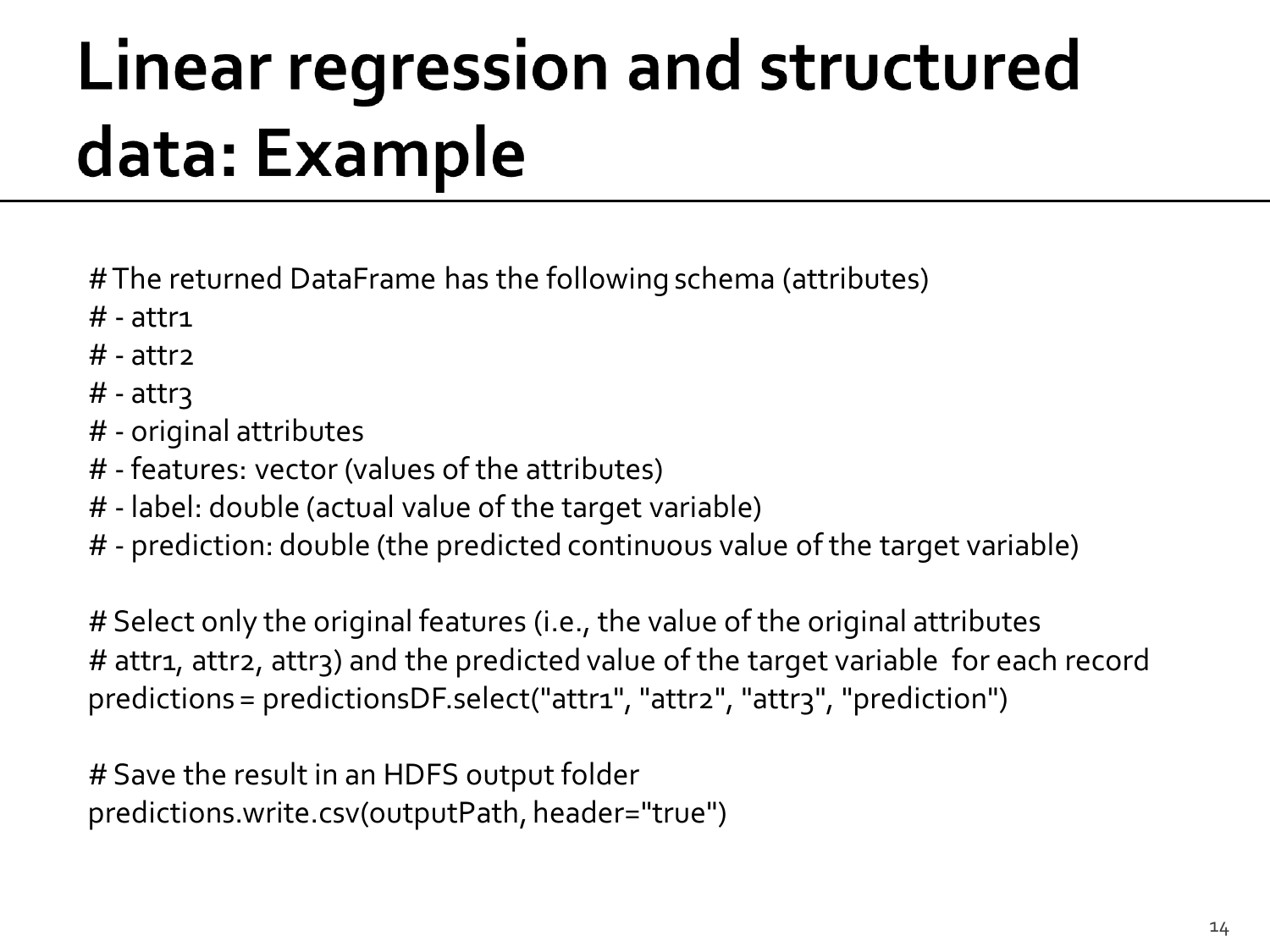# Linear regression and textual data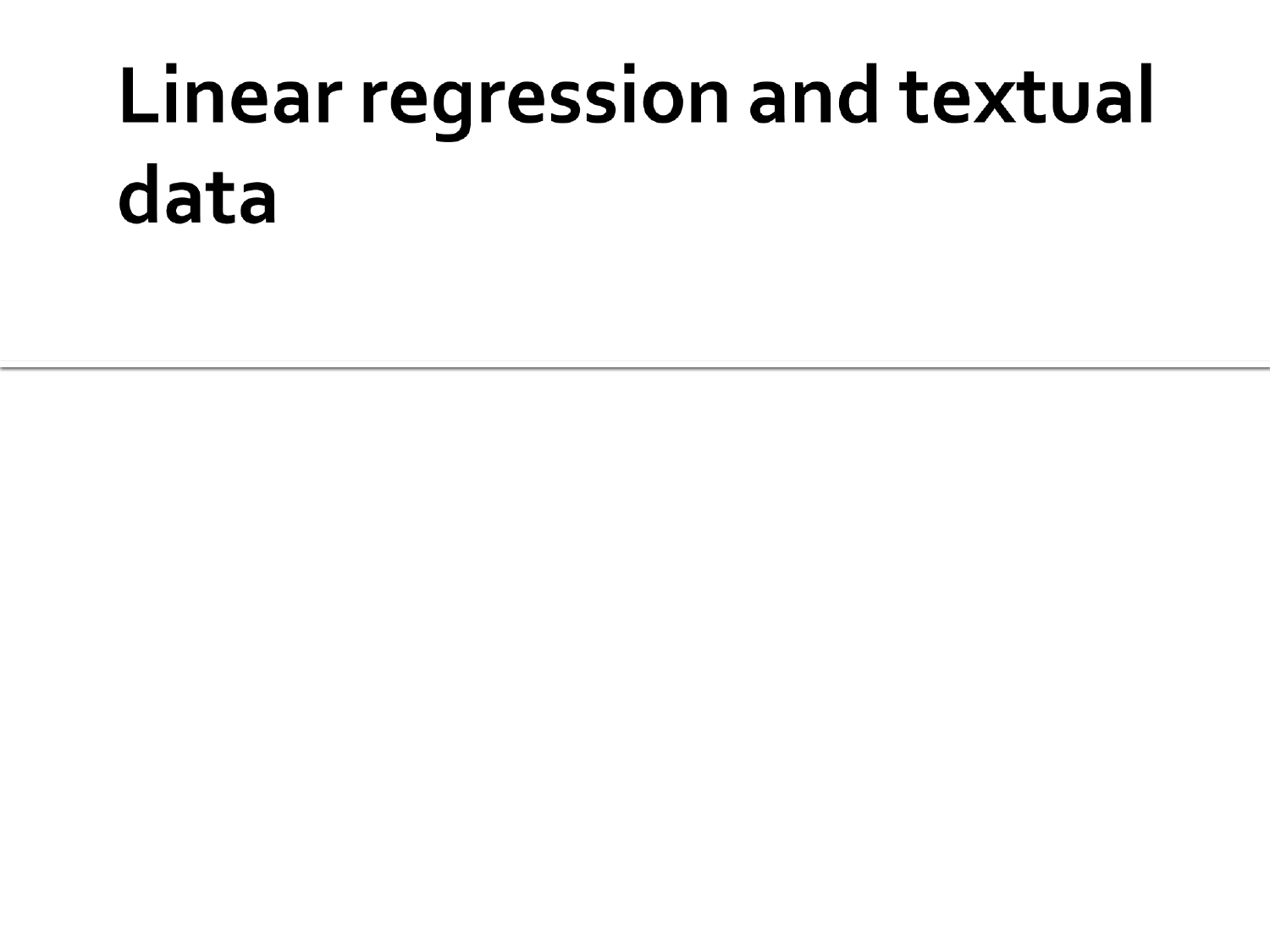### Linear regression and textual data

- **The linear regression algorithms can be used** also when the input dataset is a collection of documents/texts
- **Also in this case the text must be mapped to** a set of continuous attributes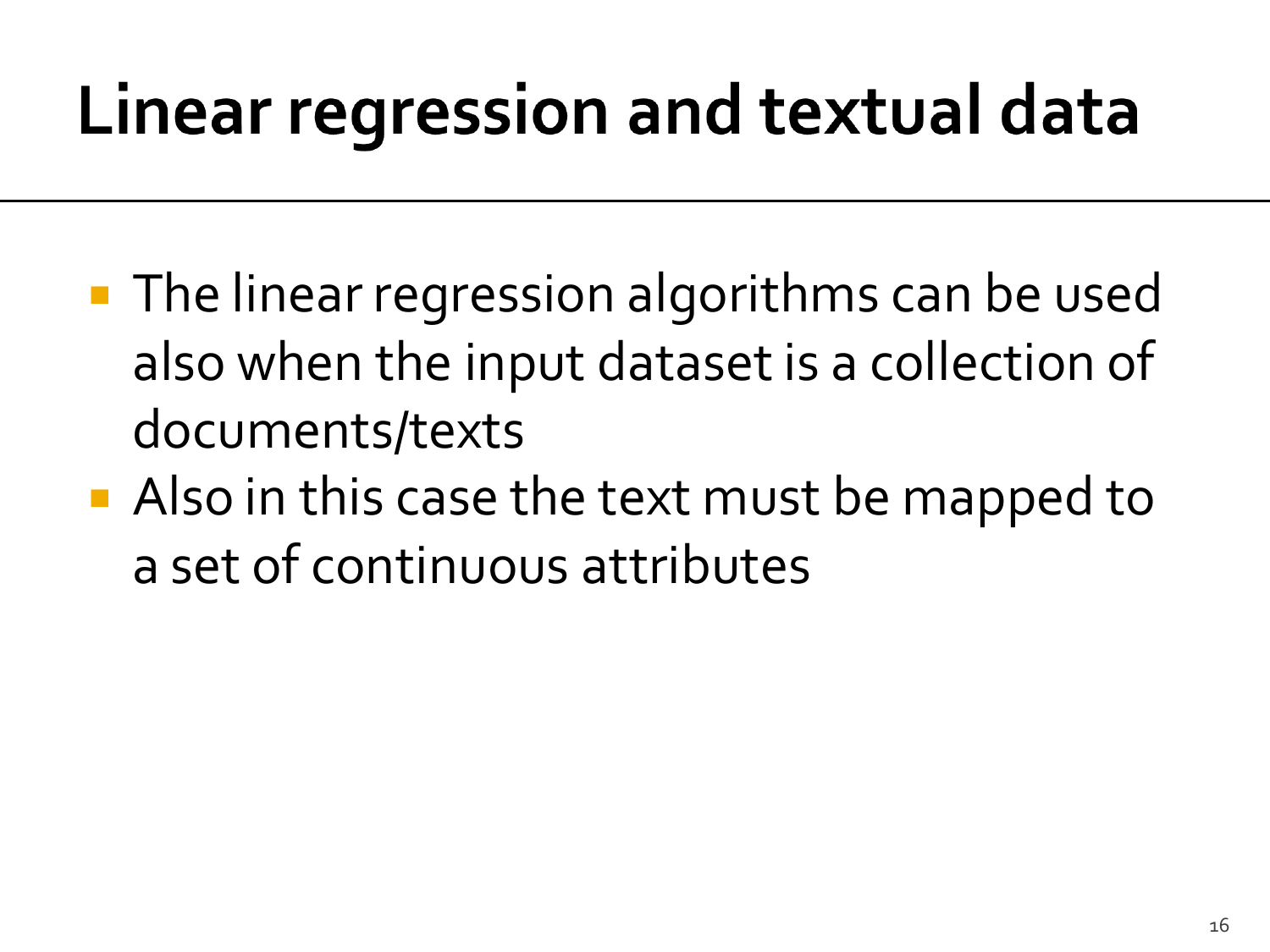# Linear regression and parameter setting